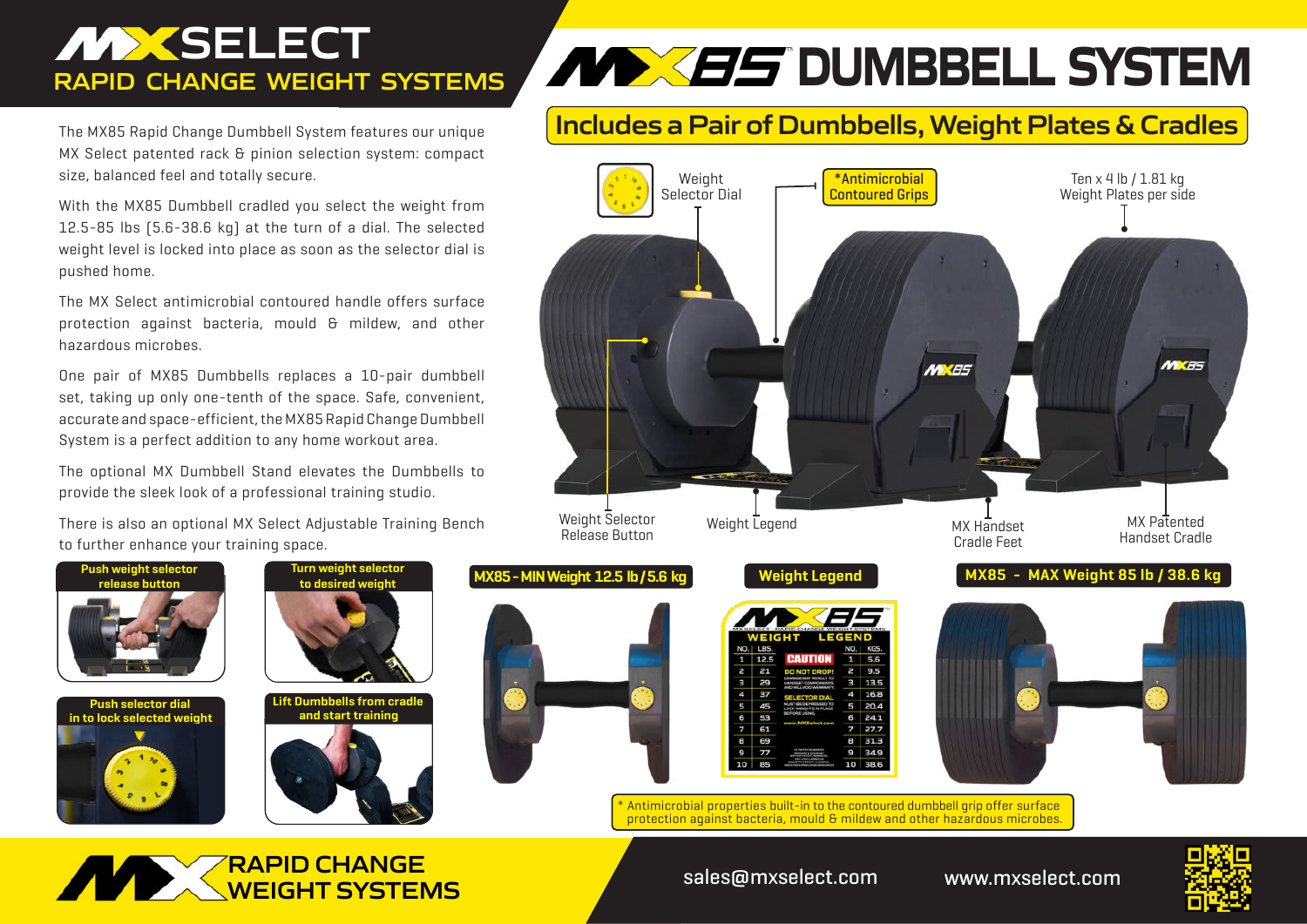## **DUMBBELL SYSTEMS RAPID CHANGE WEIGHT SYSTEMS**

### **SPECIFICATIONS & DIMENSIONS**

| DUMBBELL SYSTEM WEIGHT RANGE        | $\div$ 12.5-85 lbs in 8 lb increments | $+5.6 - 38.$ |
|-------------------------------------|---------------------------------------|--------------|
| DUMBBELL LENGTH - MINIMUM WEIGHT    | $\div$ 9.58" - MIN 12.5 lbs           | $+24.3cm$    |
| DUMBBELL LENGTH - MAXIMUM WEIGHT    | $\div$ 16.06" - MAX 85 lbs            | $+40.8cm$    |
| <b>HANDLE DIMENSIONS</b>            | $\div$ Grip Length 5.31" 13.5 cm      | + Grip Dia   |
| <b>FOOTPRINT - PAIR OF DUMBBELL</b> | $\div$ 16.45" L x 19.52" W x 9.85" H  | $+41.8$ cn   |
| TOTAL WEIGHT - PAIR OF DUMBBELL     | $+178$ lbs                            | $+80.7$ kg   |

- 
- 
- 
- 
- -
- **DUMBBELL SYSTEM WEIGHT RANGE +** 12.5-85 lbs in 8 lb increments **+** 5.6-38.6 kg in 3.6 kg increments
- **DUMBBELL LENGTH MINIMUM WEIGHT +** 9.58" MIN 12.5 lbs **+** 24.3cm MIN 5.6 kg
- **DUMBBELL LENGTH MAXIMUM WEIGHT +** 16.06" MAX 85 lbs **+** 40.8cm MAX 38.6 kg
- **HANDLE DIMENSIONS +** Grip Length 5.31" 13.5 cm **+** Grip Diameter 1.29" 3.27 cm
- **FOOTPRINT PAIR OF DUMBBELL +** 16.45" L x 19.52" W x 9.85" H **+** 41.8 cm L x 49.6 cm W x 25.0 cm H
	-

### **OPTIONAL - MX DUMBBELL STAND**









### **MATERIALS**

- **DUMBBELL BODY**  $\rightarrow$  Steel **HANDSET MECHANISM**  $\triangle$  Steel and ABS
- 
- **DUMBBELL GRIP**  $\triangle$  Antimicrobial Contoured Grips
- **WEIGHT PLATES**  $\bullet$  Steel Coated in Polyanide Nylon
	-
- **WEIGHT RACK & CRADLE**  $\rightarrow$  Powder Coated Steel



| <b>MX85</b><br><b>DUMBBELLS</b> | <b>Box per</b><br><b>Unit</b> | mm  | mm  | mm  | Ka | <b>Ka</b> |       |      |      | Meters   Inches   Inches   Inches | <b>Lb</b> | Length   Width   Height   Nett   Gross   Cubic   Length   Width   Height   Nett   Gross   Cubic<br><b>Lb</b> | <b>Foot</b> |
|---------------------------------|-------------------------------|-----|-----|-----|----|-----------|-------|------|------|-----------------------------------|-----------|--------------------------------------------------------------------------------------------------------------|-------------|
|                                 | <b>BOX 1</b>                  | 495 | 345 | 345 | 92 | 94        | 0.098 | 19.5 | 13.6 | 13.6                              | 202       | 207                                                                                                          | 1.89        |
|                                 | <b>BOX 2</b>                  |     |     |     |    |           |       |      |      |                                   |           |                                                                                                              |             |